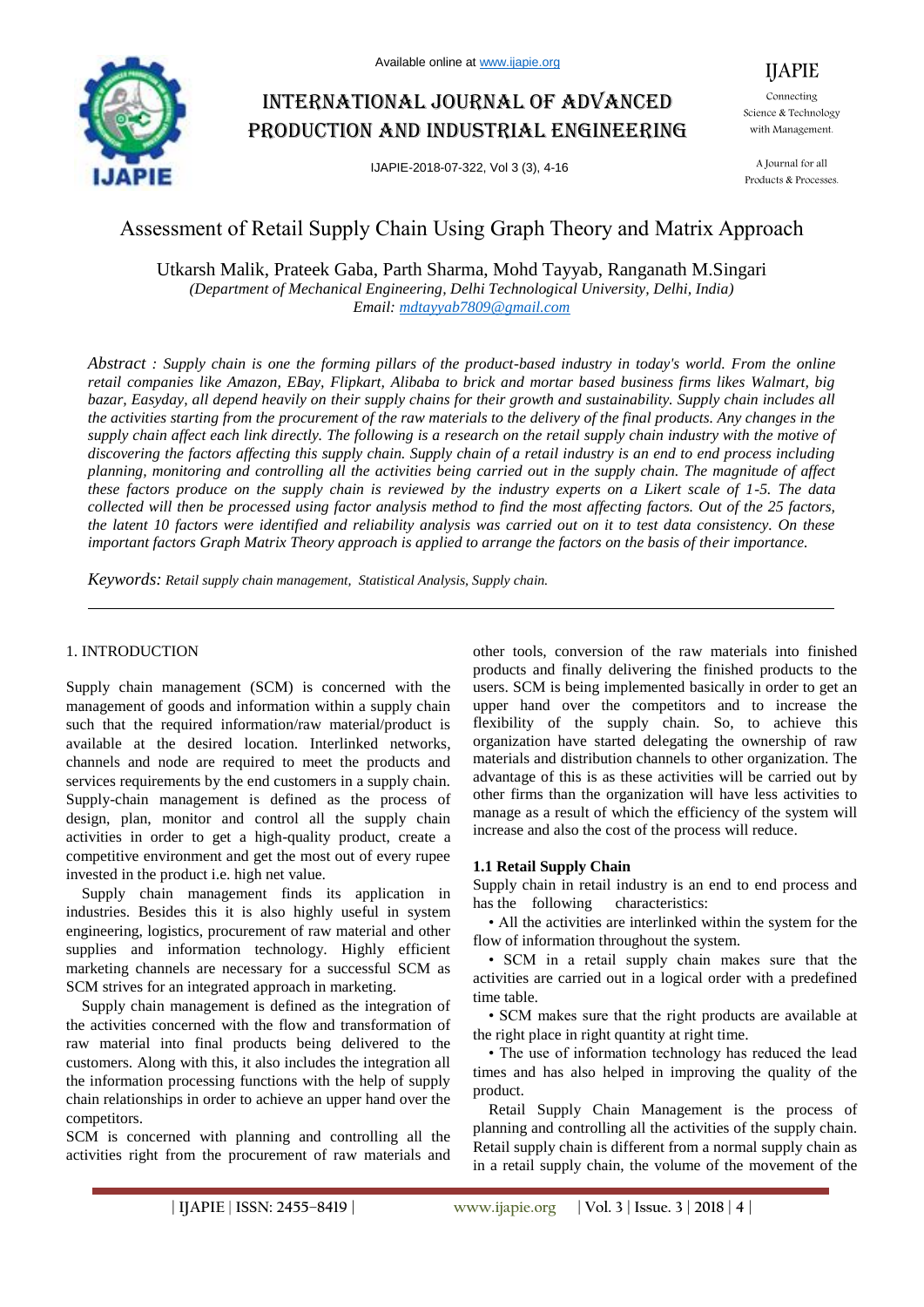products is very high and the retail industry has the need of moving these products within a supply chain at a very fast rate. Retail supply chain management is more complex as the products need to be monitored more efficiently and continuously in order to reduce the number of flaws within the system. This will help in increasing the efficiency of the system and also improve the quality of the product. Manufacturing lead time for the product will also be reduced. So, retail supply chain management is very important for an organization.

Customer satisfaction is the topmost priority of a retail organization so delivery of the right product at the right time is a priority for such organizations. Management of all the activities within the supply chain form procurement of raw materials to delivery of the finished goods is necessary. The consumer today has created the need for transformation in Omni channel retail supply chains. The customers are demanding more varieties with reduced prices. This leads to a competitive environment. Hence, the organization integrate all the distribution channels for better inventory control and to provide better service to the customers.

## **1.2 Objective**

The main purpose of the report is to identify the latent factors that affect a retail supply chain and find the order in which they should be dealt with in so that the efficiency of the supply chain can be maximized. The reason for choosing the retail supply chain is the growing complexity both internal factors (due to complex flow of material) and external factors (government policies, weather conditions, etc.).

## 2. LITERATURE REVIEW

Sustainability of a supply chain management process is dependent on the internal and external aspects of the supply chain. Considering both the management and the economic aspects, the importance of sustainability needs to be determined. By comparison of the methodologies used to measure sustainability both qualitatively and quantitatively, the indicators should be categorized into common index and respective index differentiated to industry sections and its own supply chain. Hence, the economic value of sustainability cab be determined. For supporting sustainability, the strategy should be such that it can do justice to both external and internal environment, collaboration between organizations and information technology implemented. Previous strategies to adopt sustainability can provide practical and applicable implications. It can be helpful for the company to derive its own introduction process by comparing best practices according to industrial sections.

## **2.1 Identified Gaps**

Following is the table which shows the gaps that were found in the various research papers that were studied and mentions the main point of the research done. It gives us an overview of the whole paper that was took into consideration.

| Table 2.1 Identified gaps |                            |                                        |  |  |  |  |  |  |  |
|---------------------------|----------------------------|----------------------------------------|--|--|--|--|--|--|--|
| <b>AUTHOR</b>             | <b>RESEARCH</b>            | <b>GAP FOUND</b>                       |  |  |  |  |  |  |  |
|                           | <b>DONE</b>                |                                        |  |  |  |  |  |  |  |
| Tseng et al.,             | The<br>data<br>was         | Additional                             |  |  |  |  |  |  |  |
| 2016                      | collected<br>from          | studies<br>are                         |  |  |  |  |  |  |  |
|                           | electronics                | requiring                              |  |  |  |  |  |  |  |
|                           | manufacturing              | investigation<br>in                    |  |  |  |  |  |  |  |
|                           | firms in Taiwan. By        | decision-making                        |  |  |  |  |  |  |  |
|                           | further<br>analysis,       | role in a complex                      |  |  |  |  |  |  |  |
|                           | steps<br>were              | hierarchical                           |  |  |  |  |  |  |  |
|                           | implemented.               | structure and the                      |  |  |  |  |  |  |  |
|                           |                            | of<br>the<br>use                       |  |  |  |  |  |  |  |
|                           |                            | proposed SSCM                          |  |  |  |  |  |  |  |
|                           |                            | framework                              |  |  |  |  |  |  |  |
| Ansari<br>and             | literature<br>$\mathsf{A}$ | Continuous                             |  |  |  |  |  |  |  |
| Kant, 2016                | review on SSCM             | studies should be                      |  |  |  |  |  |  |  |
|                           | to determine the           | carried put in a                       |  |  |  |  |  |  |  |
|                           | current status of          | similar manner                         |  |  |  |  |  |  |  |
|                           | research and thus          | so that progress                       |  |  |  |  |  |  |  |
|                           | analyzing<br>and           | can be made.                           |  |  |  |  |  |  |  |
|                           | classifying<br>the         |                                        |  |  |  |  |  |  |  |
|                           | relevant papers.           |                                        |  |  |  |  |  |  |  |
|                           |                            |                                        |  |  |  |  |  |  |  |
| Ahmad<br>et<br>al.,       | multiple<br>A              | Future<br>research                     |  |  |  |  |  |  |  |
| 2016                      | regression                 | could employ a<br>longitudinal         |  |  |  |  |  |  |  |
|                           | analysis<br>was            | study to obtain a                      |  |  |  |  |  |  |  |
|                           | conducted<br>to            | clearer picture of<br>how the internal |  |  |  |  |  |  |  |
|                           | understand<br>the          | factors<br>could                       |  |  |  |  |  |  |  |
|                           | relationship               | change<br>companies'                   |  |  |  |  |  |  |  |
|                           | between internal           | Strategies<br>over<br>time.            |  |  |  |  |  |  |  |
|                           | factors<br>and             |                                        |  |  |  |  |  |  |  |
|                           | SSCM practices             |                                        |  |  |  |  |  |  |  |
|                           | the<br>O&G<br>in           |                                        |  |  |  |  |  |  |  |
|                           | industry                   |                                        |  |  |  |  |  |  |  |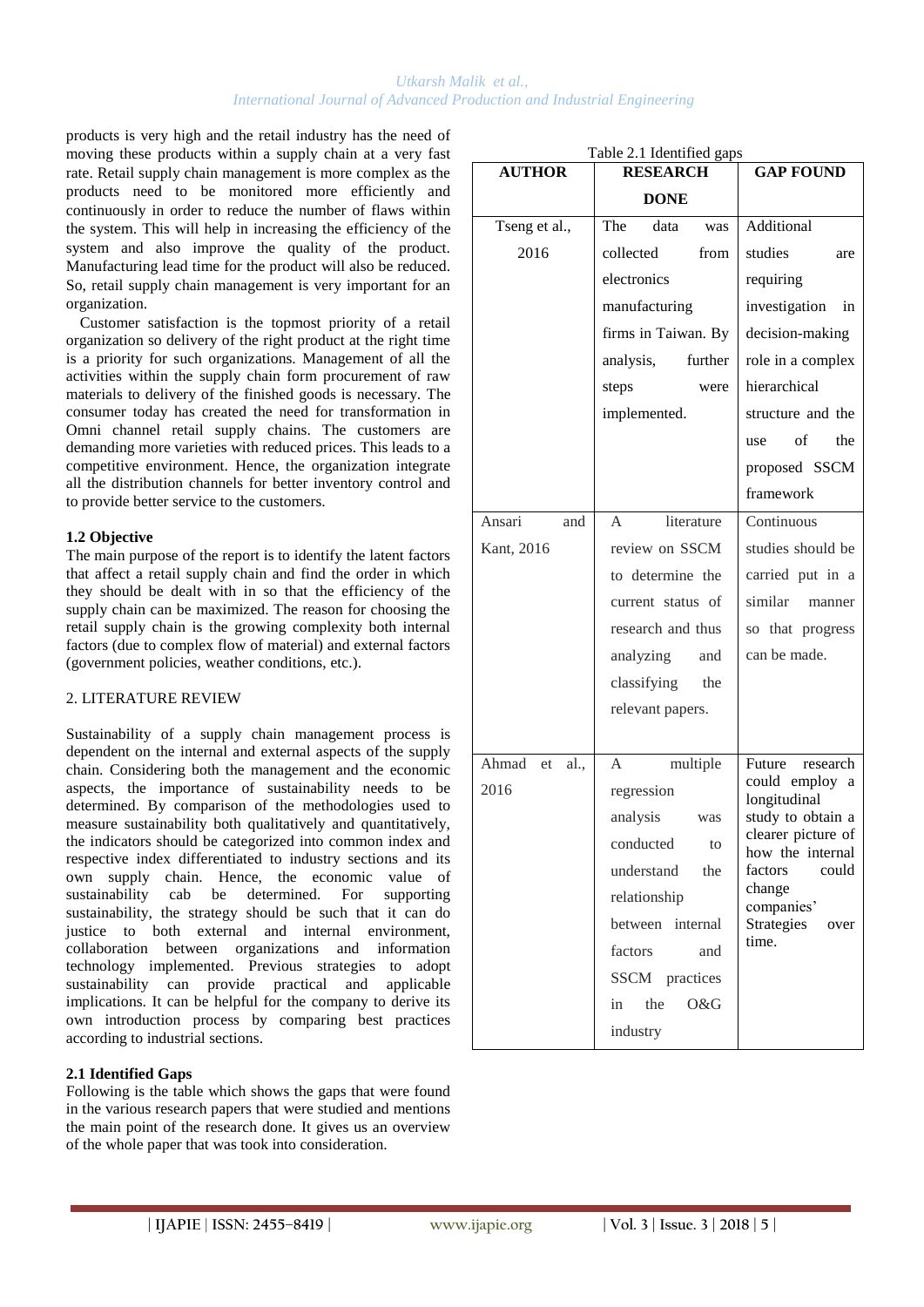| Silvestre, 2016  | Supply chains are  | Further research  |                   | enhancement of      | be addressed to   |  |
|------------------|--------------------|-------------------|-------------------|---------------------|-------------------|--|
|                  | dynamic in         | the<br>role<br>on |                   | sustainable         |                   |  |
|                  | nature and         | played by other   |                   | chain<br>supply     |                   |  |
|                  | continuously       | elements such as  |                   | management          |                   |  |
|                  | evolve. Supply     | chain<br>supply   |                   | by<br>practices     |                   |  |
|                  | learn to innovate, | integration       |                   | aligning them to    |                   |  |
|                  | change and         | and               |                   | circular            |                   |  |
|                  | become more        | collaboration.    |                   | economy             |                   |  |
|                  | sustainable.       |                   |                   | concepts.           |                   |  |
|                  |                    |                   | Gosling et al.,   | Based on the        | There may be      |  |
| Luthra and       | Difficulties faced | The<br>derived    | 2014              | model,<br>three     | many other        |  |
| Haleem, 2015     | in implementing    | ISM<br>based      |                   | types of supply     | factors           |  |
|                  | SSCM in Indian     | hierarchical      |                   | strategies<br>chain | affecting the     |  |
|                  | automobile sector  | model may be      |                   | were studied and    | selection of      |  |
|                  | recognized<br>are  | tested<br>using   |                   | also proposed.      | <b>SSCM</b>       |  |
|                  | and analyzed.      | Structural        |                   |                     | strategy          |  |
|                  |                    | equation          |                   |                     | beyond those      |  |
|                  |                    | modelling(SEM).   |                   |                     | that have been    |  |
| Wang et al,      | This<br>paper      | More complex      |                   |                     | proposed.         |  |
| 2014             | proposed<br>the    | systems can be    | Mariadoss et al., | This<br>research    | Although<br>the   |  |
|                  | Bayesian           | tested<br>and     | 2016              | responds to the     | data<br>collected |  |
|                  | combination        | resolved<br>to    |                   | clarion call for    | in<br>was<br>two  |  |
|                  | forecasting is an  | produce           |                   | more                | phases to avoid   |  |
|                  | efficient method   | results for the   |                   | investigation into  | common            |  |
|                  | for retail supply  | same.             |                   | of<br>the<br>area   | bias,<br>method   |  |
|                  | chain.             |                   |                   | sustainable         | further research  |  |
| Esfahbodiet al., | The<br>resource    | Future studies    |                   | chains<br>supply    | collect<br>could  |  |
| 2016             | dependence lens    | may test this     |                   | and their           | data<br>from      |  |
|                  | does a reasonably  | model using a     |                   | integration into    | multiple          |  |
|                  | good               | structural        |                   | business models     | sources in the    |  |
|                  | job of explaining  | equation          |                   | and processes by    | firm.             |  |
|                  | firms<br>how       | modelling         |                   | extending<br>the    |                   |  |
|                  | outsource          | methodology.      |                   | generally           |                   |  |
|                  | services<br>to     |                   |                   | accepted            |                   |  |
|                  | undertake          |                   |                   | "strategic          |                   |  |
|                  | environmental      |                   |                   | orientation-        |                   |  |
|                  | initiatives.       |                   |                   | strategy"           |                   |  |
| Genovese et al., | The verification   | Further           |                   | relationship<br>to  |                   |  |
| 2015             | of a potential     | researches will   |                   | area<br>of<br>the   |                   |  |
|                  |                    |                   |                   |                     |                   |  |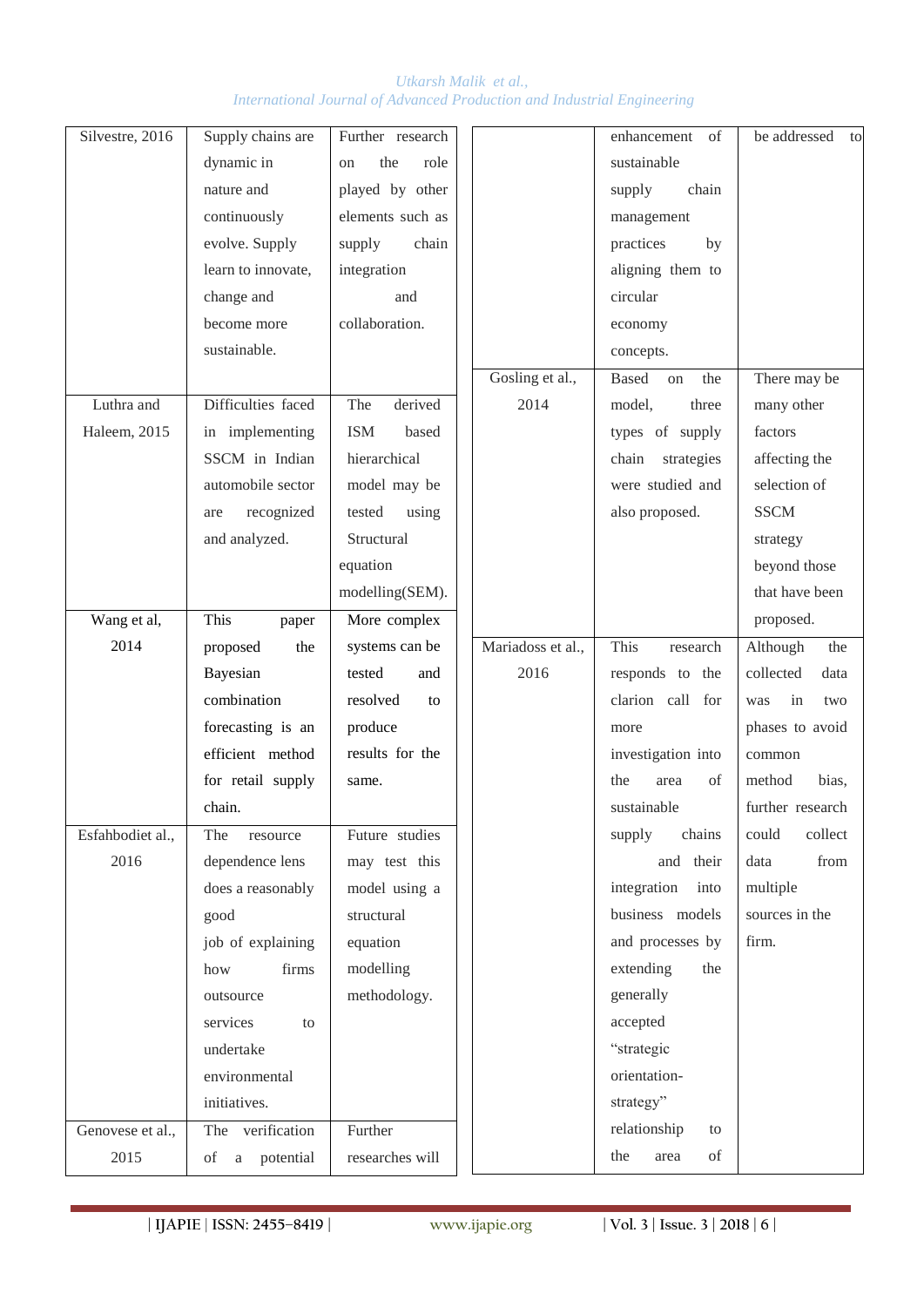|                 | SSCM.                     |                                  |                                                                                      |                                                                                                                           | of-stock even if   |  |  |
|-----------------|---------------------------|----------------------------------|--------------------------------------------------------------------------------------|---------------------------------------------------------------------------------------------------------------------------|--------------------|--|--|
| Quesada et al,  | Critical<br>Factors       | The research is                  |                                                                                      |                                                                                                                           | level<br>the<br>of |  |  |
| 2011            | Affecting<br>Supply       | limited to a small               |                                                                                      |                                                                                                                           | process quality,   |  |  |
|                 | Chain Management:         | sector<br>SO <sub>1</sub><br>the |                                                                                      |                                                                                                                           | stolen<br>and      |  |  |
|                 | A Case Study in the       | factors<br>are                   |                                                                                      |                                                                                                                           | unsaleable         |  |  |
|                 | <b>US Pallet Industry</b> | limited<br>in                    |                                                                                      |                                                                                                                           | items<br>remains   |  |  |
|                 |                           | number.<br>More                  |                                                                                      |                                                                                                                           | unchanged.         |  |  |
|                 |                           | factors can be                   | Abidi<br>and                                                                         | Customer relations,                                                                                                       | The study needs    |  |  |
|                 |                           | identified taking                | Gupta, 2017                                                                          | efficiency of supply                                                                                                      | to have a larger   |  |  |
|                 |                           | a look into other                |                                                                                      | chain,<br>use<br>οf                                                                                                       | sample size to     |  |  |
|                 |                           | sectors as well.                 |                                                                                      | technology<br>and                                                                                                         | get more factors   |  |  |
| Rockart et al,  | Critical<br>success       | With the advent                  |                                                                                      | planning<br>and                                                                                                           | and an accurate    |  |  |
| 1989            | factors<br>(CSF)          | of new systems                   |                                                                                      | investment<br>are                                                                                                         | data set.          |  |  |
|                 | affecting the supply      | and advancement                  |                                                                                      | important factors.                                                                                                        |                    |  |  |
|                 | chain at a broad          | of<br>the<br>supply              | Hudnurkar et al,                                                                     | Factors and study                                                                                                         | The study could    |  |  |
|                 | level. In different       | chain<br>more                    | 2013                                                                                 | found<br>to<br>was                                                                                                        | not account for    |  |  |
|                 | industries operating      | factors<br>have                  |                                                                                      | conduct on Indian                                                                                                         | all<br>the         |  |  |
|                 | across the globe.         | come to forefront                |                                                                                      | market leading to                                                                                                         | developing         |  |  |
|                 |                           | which need to be                 |                                                                                      | different issues of a                                                                                                     | countries and the  |  |  |
|                 |                           | addressed.                       |                                                                                      | developing country.                                                                                                       | system<br>and      |  |  |
| Oke<br>and      | To investigate the        | The relevance                    |                                                                                      |                                                                                                                           | therefore<br>needs |  |  |
| Gopalakrishnan, | types<br>and              | of<br>various                    |                                                                                      |                                                                                                                           | data<br>from       |  |  |
| 2013            | management<br>of          | frame-works                      |                                                                                      |                                                                                                                           | different sources  |  |  |
|                 | risks faced within        | risk<br>on                       |                                                                                      |                                                                                                                           | which<br>can<br>be |  |  |
|                 | the supply chain of       | categorization                   |                                                                                      |                                                                                                                           | computed on the    |  |  |
|                 | a large US retailer.      | was tested out                   |                                                                                      |                                                                                                                           | same scale.        |  |  |
|                 |                           | in an empirical                  |                                                                                      |                                                                                                                           |                    |  |  |
|                 |                           | study of risk                    |                                                                                      | The papers were studied and hence the work done and gaps                                                                  |                    |  |  |
|                 |                           | management                       |                                                                                      | that were found in each were listed above. This helped us in<br>understanding the retail supply chain management and also |                    |  |  |
|                 |                           | retail<br>$\mathbf{a}$<br>in     | the factors affecting it.                                                            |                                                                                                                           |                    |  |  |
|                 |                           | supply.                          |                                                                                      | 3. FACTORS AFFECTING RETAIL SUPPLY CHAIN                                                                                  |                    |  |  |
| Fleisch<br>and  | examine<br>the<br>to      | Results indicate                 |                                                                                      | The papers were studied and hence the work done and gaps                                                                  |                    |  |  |
| Tellkamp, 2012  | relationship              | that eliminating                 |                                                                                      | that were found in each were listed above. This helped us in<br>understanding the retail supply chain management and also |                    |  |  |
|                 | between inventory         | Inventory<br>in                  | the factors affecting it.                                                            |                                                                                                                           |                    |  |  |
|                 | inaccuracy<br>and         | accuracy<br>can                  |                                                                                      |                                                                                                                           |                    |  |  |
|                 | performance in a          | reduce<br>supply                 |                                                                                      | ACTORS AFFECTING RETAIL SUPPLY CHAIN<br>Supply chain management is a highly integrated system of                          |                    |  |  |
|                 | retail supply chain.      | chain cost as                    |                                                                                      | planning, managing and controlling all the activities of the                                                              |                    |  |  |
|                 |                           | well as reduce                   |                                                                                      | supply chain. As a result, it is affected by many factors. Some                                                           |                    |  |  |
|                 |                           | the level of out-                | of the factors and sub-factors that may affect the supply chain<br>are as follows: - |                                                                                                                           |                    |  |  |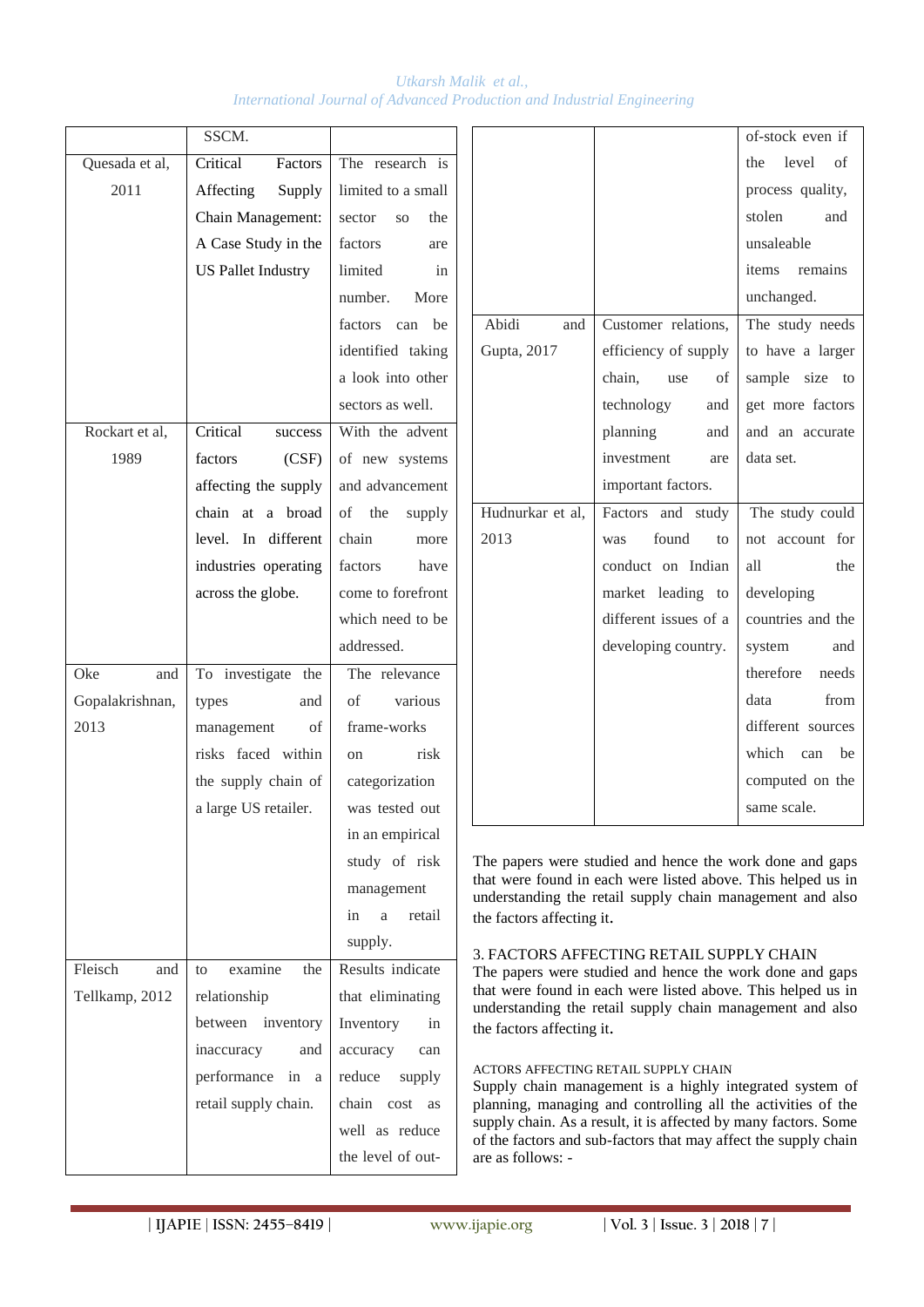#### **3.1 Environmental Uncertainity**

With the increase in outsourcing activities like raw materials management and distribution channels management, the importance of relationships among organizations has grown. This factor can be further divided into three sub-factors: environment, government support, and uncertainty aspects from overseas.

#### **3.1.1 Company environment**

Company environment is related to the relationship of the organization with the suppliers and the level of trust they share. It can be reduced by critical planning.

#### **3.1.2 Government support**

Government support includes the support the organization receives in importing raw materials or goods from overseas or using domestic products. These are the norms, rules and regulations for the organization as specified by the government.

#### **3.1.3 Uncertainty aspects from overseas**

Outsourcing of raw materials or products from other countries should be done keeping in mind the political uncertainties of the country. Uncertainty can cause risk to the suppliers as the firm will not be investing anymore so there will be a requirement of change in the business strategy.

#### **3.2 Information Technology**

Information technology integrates all the activities and information processing functions within the system and thus allows the communications amongst them.

#### **3.2.1 Communication tools**

Communication tools are used for transfer of data transfer. It also helps in communication between the trading parts.

## **3.2.2 Planning tools**

Planning tools is an important factor for supply chain management. It integrates the resource planning activities in an organization.

#### **3.3 Supply Chain Relationships**

Supply chain relationships are important that needs to be considered in order to achieve the goals set by the organization.

## **3.3.1 Relationship with customers**

Relationships with customers depend on the product quality and cost of the product offered to the customer by the firm

## **3.4 Value Added Process (Manufacturing)**

Value-added processes can be processes for a new product or for an existing product in which modifications are to be made in order to improve their quality and operating performance. Value-added processes are those processes which increase the value of the product in reference to the customers perspective of improve in the product"s functioning and quality. .

#### **3.5 Flexibility**

Customer demands are complex i.e. they want different variety of products. Also, the stiff industrial competition and the fast requirements of the consumers require that the firm should be flexible in its manufacturing. Flexibility can be understood as the ability to react and adapt quickly to changes in the market due to an increase or decrease of customers" requirements, accelerating or decelerating the manufacturing processes when it is requested.

## **3.6 Quality**

Quality is not a bonus for the customer; it is expected. Quality is also important for the acceptance of a product. High costs, low productivity, and loss of market share are directly related to poor quality. Quality is meeting or exceeding the expectations of your customer.

#### **3.7 Production System**

The change in the industrial structure helps in improving the efficiency of the manufacturing firm. When the firm is rearranged into machine cells to produce a part family, it will help in reducing the lead time, cost reduction and also identifying the bottlenecks to improve the production process.

## **3.8 Supply Chain Management Performance**

SCM performance is defined as carrying out operations with high efficiency and effectiveness so as to increase the customer satisfaction. The features included are- measuring all the aspects and comparing them under conditions. It should be consistent with the goals of the firm.**.**

## **3.9 Logistics**

Logistics is defined as the responsibility to design and administer systems to control movement and geographical positioning of raw materials, work-in- process, and finished inventories at the lowest total cost. Logistics should be cantered at the collaboration and integration of activities, process scheduling and computer information technology system.

#### **3.10 Supplier Market**

Manufacturers should have a good network and relationships with the suppliers. It is necessary for them to focus on the relationships with the suppliers and the customers, customer requirements and integration of the operations in the firm.

## **3.11 Material Sourcing**

Material sourcing is an important factor as the need for low cost raw material either domestic or imported is very high. Some of the firms choose importing raw materials as their source in order to get an advantage over their competition.

#### **3.12 Business Management**

Business management consists of leading, planning, organizing, monitoring and controlling all the involved actors and activities in a company to achieve goals and objectives. It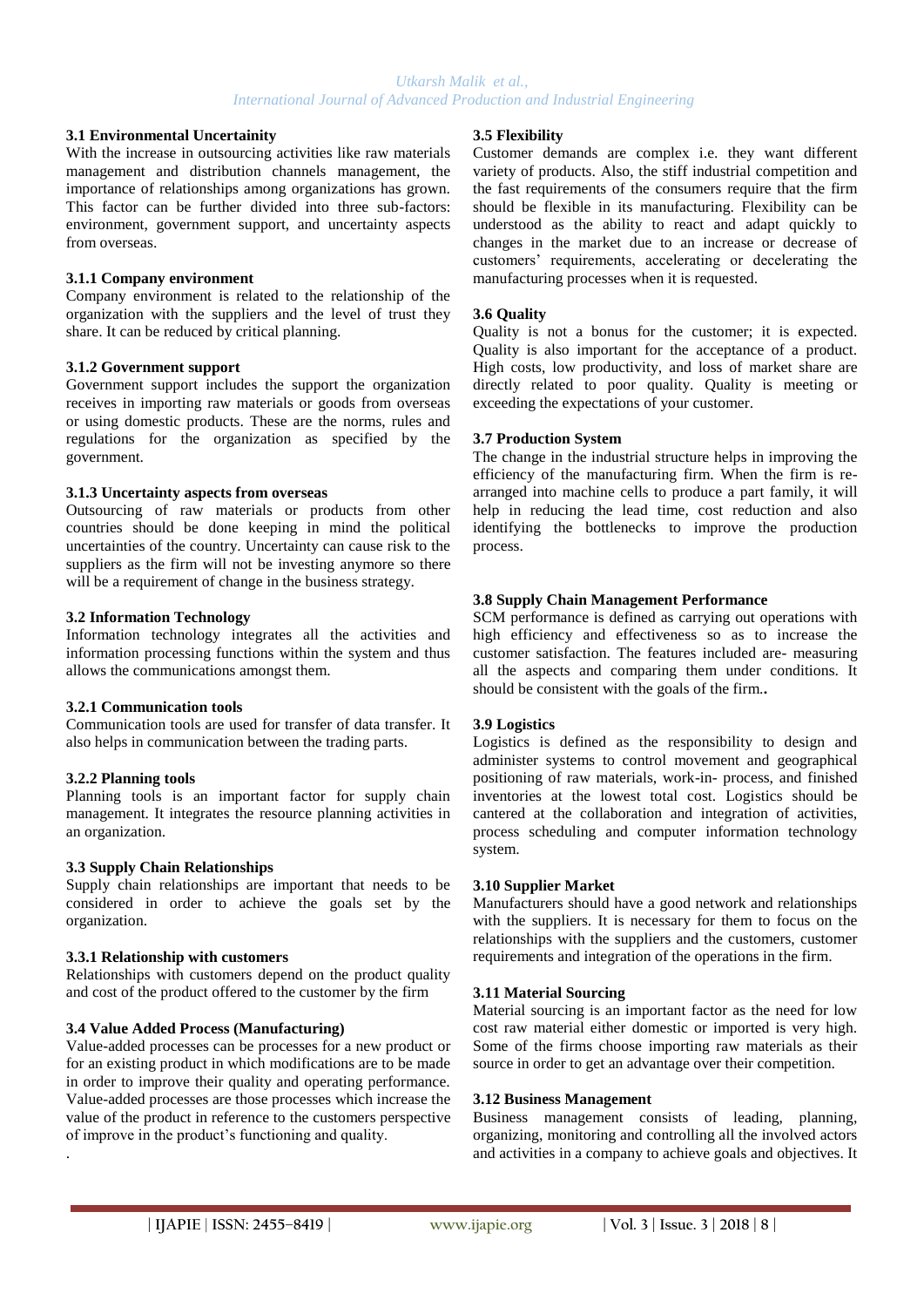described as "the process of managing networking between companies".

#### **3.12.1 Process strategy**

Process strategies are utilized by companies to improve their manufacturing performance and as a result business performance. The process strategy management requires the identification of objectives, the creation of policies and assignation of resources for the plan"s implementation.

## **3.12.2 Process performance**

Companies are expected to provide superior quality at low cost. To achieve these goals, they have to look for tools and strategies that help them obtain high process performance. Rework rate, defect rate, and inventory turnover rate are measures of process performance.

## **3.12.3 Marketing strategy**

Marketing strategy is defined as the decisions taken by the firm related to the product, marketing activities and marketing resources for the development, communication and delivery of products. This enables the organization to achieve its goals. The main question is how to implement these marketing strategies, if it is advisable to implement them on consideration of the economic cost associated with them and whether they will produce the desired result or not.

#### **3.12.4 Innovation**

The innovation is the development of a new product and the process of acceptation and implementation of the new product. There are three levels at which innovation can be studied: the sectorial, regional, and project level. Innovation allows companies to growth and survive in the complex markets.

#### **3.13 Customer Satisfaction**

"How well a product is accepted by a customer?" is what matters to the manufacturing firm. Customers can emphasize more on low cost than high level of quality, faster delivery time, better services etc. Manufacturers are concerned with the sale of their products and will thus adopt policies to increase these sales and improve customer satisfaction. A sub-factor of customer satisfaction is- Customer Service.

## **3.13.1 Customer service**

The main aim of the firm is to provide its customers with the best after sale service in an efficient and effective manner without forgetting about information such as product description, product availability, order status, shipping dates, and assisting them in all what they need. The efficiency of the customer service can be increased by management and implementation of demand forecasting, service levels, order processing and parts/service support.

#### **3.14 Globalization**

Globalization is one of the biggest factors affecting the supply chain even for firms manufacturing products for local markets. Supply chains should be highly flexible to capture opportunities at the global level and new, cash- rich, emerging market competitors are entering the turf of established players

#### *Result of factor analysis*

The Factor Analysis is an explorative analysis. The factor analysis groups similar factors into new factors, which for convenience of being different can be called dimensions. Since it is an explorative analysis it does not distinguish between an independent and a dependent variable. Factor Analysis reduces the data in a model by reducing the variables or factors of observations.

A Scree Plot is a simple line segment plot that shows the fraction of total variance in the data as held by each factor. The factors are arranged in descending order and are numbered in a similar arrangement. The factor with the largest contribution is assigned with the first position. The part where the maximum deviation from the path or a sharp turn is noticed is called the elbow of the plot and represents the majority of the factors that are making a contribution in the data



Table 3.1 Total variance explained

|          | <b>Initial Eigenvalues</b> |          |            |       |          | Extraction Sums of Squared Loadings | <b>Rotation Sums of Squared Loadings</b> |                              |        |  |
|----------|----------------------------|----------|------------|-------|----------|-------------------------------------|------------------------------------------|------------------------------|--------|--|
| Componen |                            | $%$ of   | Cumulative |       | $%$ of   | Cumulative                          |                                          |                              |        |  |
|          | Total                      | Variance | $\%$       | Total | Variance | $\%$                                | Total                                    | \% of Variance Cumulative \% |        |  |
|          | 5.136                      | 20.545   | 20.545     | 5.136 | 20.545   | 20.545                              | 2.699                                    | 10.796                       | 10.796 |  |
| 2        | 2.768                      | 11.071   | 31.616     | 2.768 | 11.071   | 31.616                              | 2.558                                    | 10.231                       | 21.027 |  |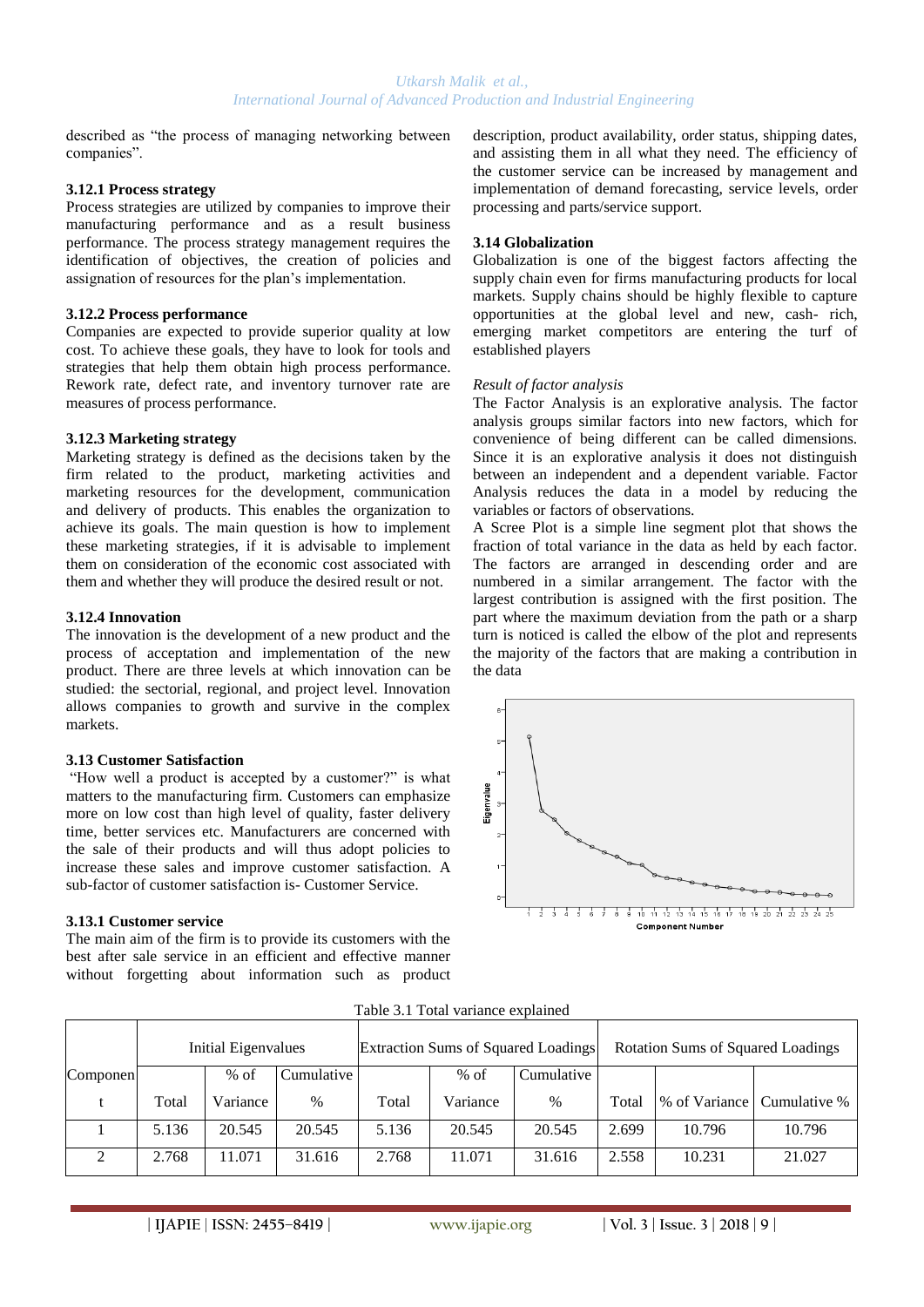| $\overline{3}$  | 2.479 | 9.914 | 41.530  | 2.479 | 9.914 | 41.530 | 2.363 | 9.454 | 30.481 |
|-----------------|-------|-------|---------|-------|-------|--------|-------|-------|--------|
| $\overline{4}$  | 2.040 | 8.160 | 49.690  | 2.040 | 8.160 | 49.690 | 2.294 | 9.177 | 39.659 |
| $5\overline{)}$ | 1.808 | 7.234 | 56.924  | 1.808 | 7.234 | 56.924 | 2.150 | 8.600 | 48.259 |
| $6\,$           | 1.605 | 6.419 | 63.343  | 1.605 | 6.419 | 63.343 | 1.786 | 7.146 | 55.405 |
| $\overline{7}$  | 1.430 | 5.721 | 69.064  | 1.430 | 5.721 | 69.064 | 1.786 | 7.144 | 62.549 |
| $\overline{8}$  | 1.286 | 5.143 | 74.207  | 1.286 | 5.143 | 74.207 | 1.771 | 7.083 | 69.631 |
| 9               | 1.078 | 4.312 | 78.519  | 1.078 | 4.312 | 78.519 | 1.700 | 6.799 | 76.430 |
| 10              | 1.019 | 4.075 | 82.594  | 1.019 | 4.075 | 82.594 | 1.541 | 6.164 | 82.594 |
| $\overline{11}$ | .707  | 2.829 | 85.422  |       |       |        |       |       |        |
| 12              | .605  | 2.418 | 87.841  |       |       |        |       |       |        |
| $\overline{13}$ | .560  | 2.240 | 90.081  |       |       |        |       |       |        |
| 14              | .458  | 1.834 | 91.914  |       |       |        |       |       |        |
| 15              | .397  | 1.587 | 93.501  |       |       |        |       |       |        |
| 16              | .322  | 1.286 | 94.787  |       |       |        |       |       |        |
| $17\,$          | .290  | 1.159 | 95.946  |       |       |        |       |       |        |
| $18\,$          | .247  | .986  | 96.932  |       |       |        |       |       |        |
| 19              | .175  | .699  | 97.631  |       |       |        |       |       |        |
| $20\,$          | .167  | .666  | 98.297  |       |       |        |       |       |        |
| 21              | .145  | .581  | 98.878  |       |       |        |       |       |        |
| $\overline{22}$ | .094  | .374  | 99.252  |       |       |        |       |       |        |
| 23              | .070  | .281  | 99.533  |       |       |        |       |       |        |
| 24              | .063  | .253  | 99.786  |       |       |        |       |       |        |
| $\overline{25}$ | .053  | .214  | 100.000 |       |       |        |       |       |        |

*Utkarsh Malik et al., International Journal of Advanced Production and Industrial Engineering*

The rotated component matrix, is the key output of principal components analysis. It contains estimates of the correlations between each of the variables and the

estimated components and gives us valuable information about the analysis

| Table 3.2 Rotated component matrix |
|------------------------------------|
|                                    |

|                                                            | Component |   |   |                |   |   |   |   |      |    |
|------------------------------------------------------------|-----------|---|---|----------------|---|---|---|---|------|----|
|                                                            |           | 2 | 3 | $\overline{4}$ | 5 | 6 | π | 8 | 9    | 10 |
| -Quality Control                                           | .793      |   |   |                |   |   |   |   |      |    |
| -Government<br>regulations and<br>Political<br>environment | .719      |   |   |                |   |   |   |   |      |    |
| -Economically<br>challenged<br>consumer base               | .692      |   |   |                |   |   |   |   | .401 |    |
|                                                            |           |   |   |                |   |   |   |   |      |    |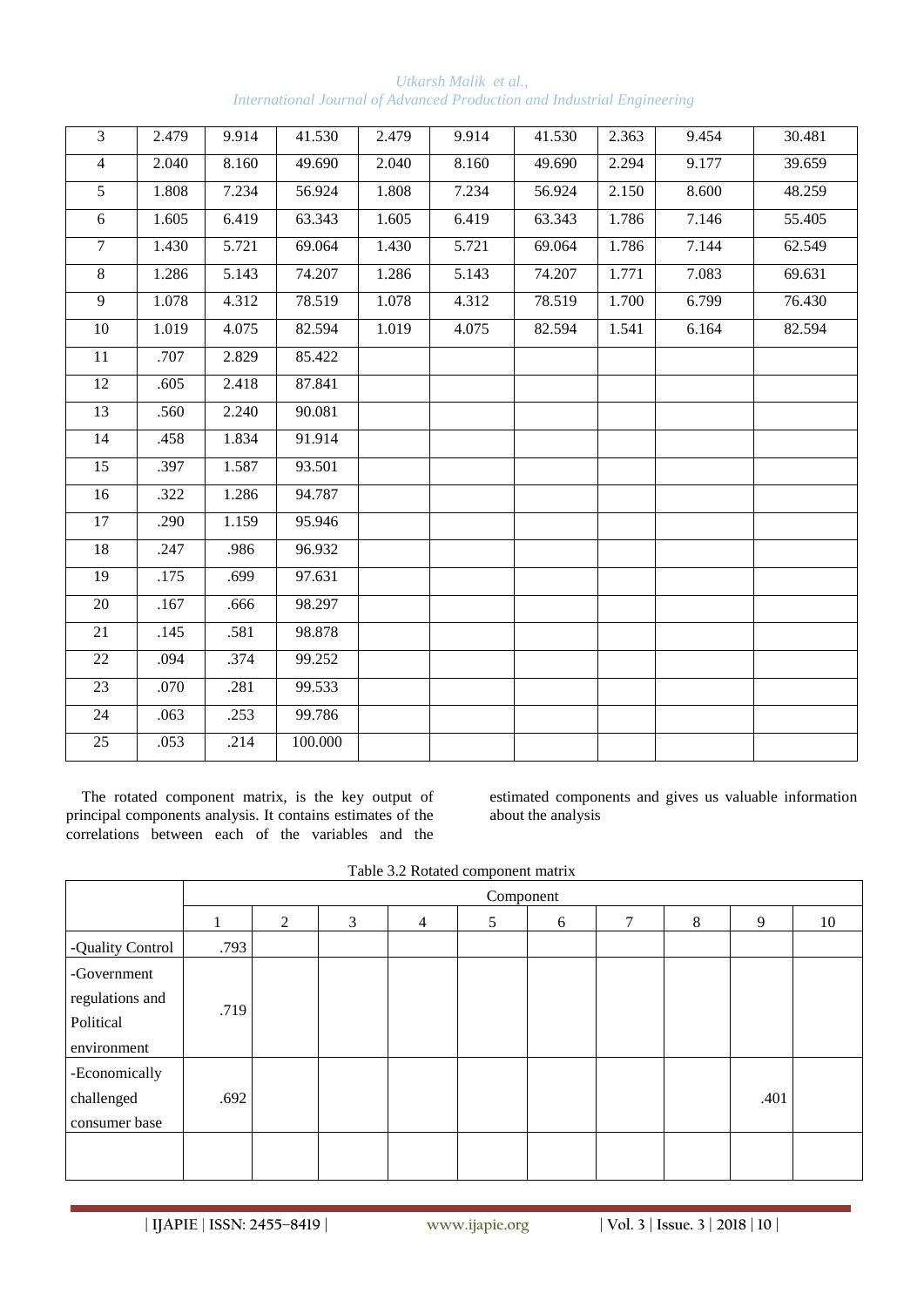*Utkarsh Malik et al., International Journal of Advanced Production and Industrial Engineering*

| -Higher Delivery<br>Costs of<br>transportation of<br>goods | .579.528 |        |      |      |         |      |      |      |      |
|------------------------------------------------------------|----------|--------|------|------|---------|------|------|------|------|
| -Material<br>Sourcing                                      | .537     |        | .421 |      |         |      |      |      |      |
| -Incomplete<br>Shipments                                   |          | .808   |      |      |         |      |      |      |      |
| -Late Deliveries                                           |          | .749   |      |      |         |      |      |      |      |
| -Customer<br>Loyalty                                       |          | $-578$ |      |      | $-.435$ |      | .532 |      |      |
| -Communication<br>flow and<br>Communication<br>tools       |          | .462   |      |      |         |      |      |      |      |
| -Variable Lead<br>times for order                          |          |        | .682 |      |         |      |      |      |      |
| -Order Inflation<br>Rise in no. of<br>orders               |          |        | .677 |      |         |      |      |      |      |
| -Demand<br>Forecasting                                     |          |        | .603 |      | .448    |      |      |      |      |
| -Globalization                                             |          |        | .594 |      |         |      |      | .414 |      |
| -Customer<br>Service and<br>Satisfaction                   |          |        |      | .845 |         |      |      |      |      |
| -Higher than<br>expected Tax<br>Rates by<br>governments    |          |        |      | .753 |         |      |      |      |      |
| -Poor Weather<br>Conditions                                |          |        |      | .593 |         |      |      | .425 |      |
| -Planning tools<br>like ERP,<br><b>MRPM</b>                |          |        |      |      | .897    |      |      |      |      |
| -Innovation                                                |          |        |      |      | .679    |      |      |      | .454 |
| -Flexibility                                               |          |        |      |      |         | .922 |      |      |      |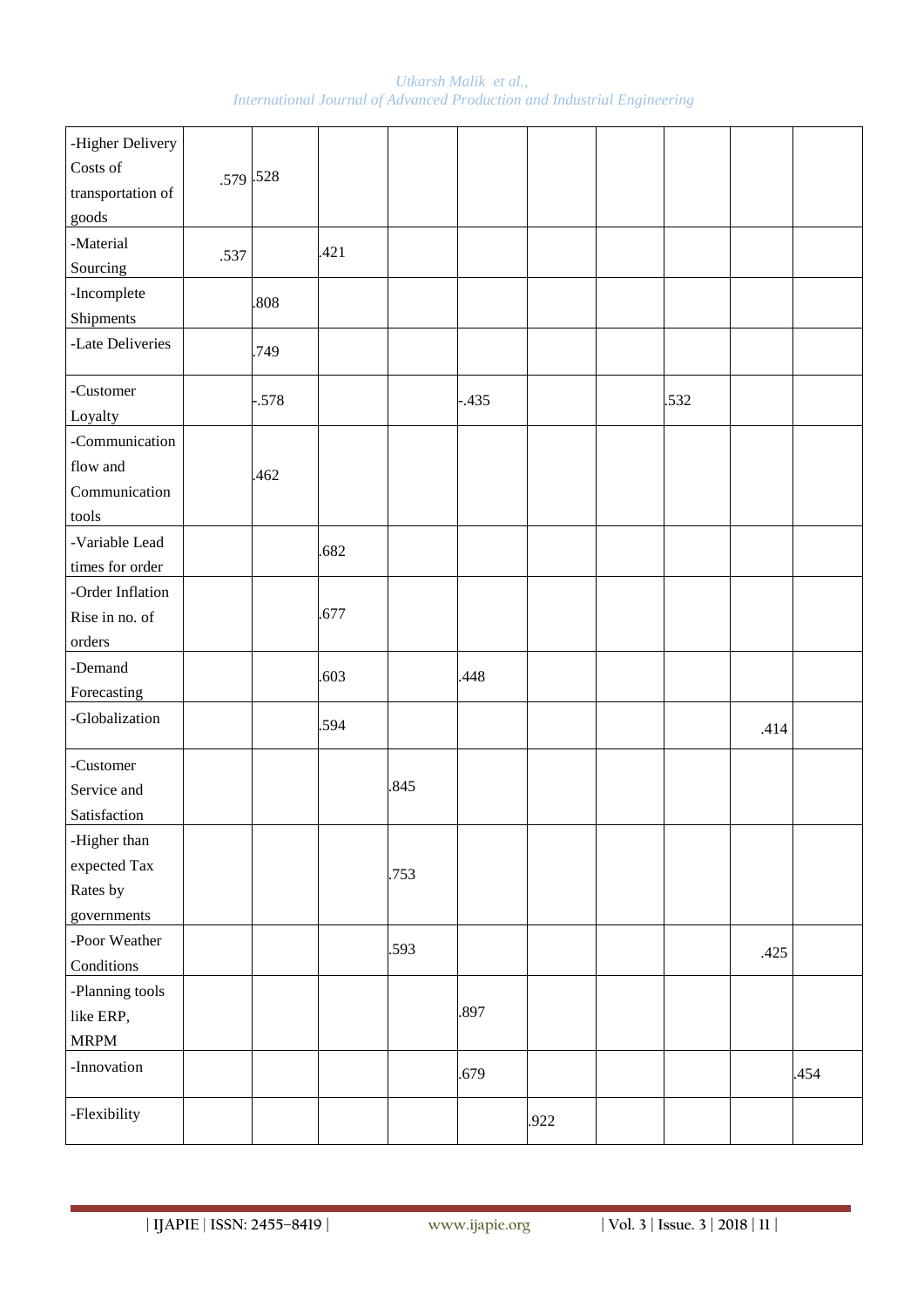*Utkarsh Malik et al., International Journal of Advanced Production and Industrial Engineering*

| -Business        |  |  |  |      |      |      |      |
|------------------|--|--|--|------|------|------|------|
| Management       |  |  |  |      |      |      |      |
| Practices like   |  |  |  |      |      |      |      |
| Process          |  |  |  |      |      |      |      |
| Strategies       |  |  |  |      |      |      |      |
| Marketing        |  |  |  |      |      |      |      |
| -Price           |  |  |  |      |      |      |      |
| fluctuations of  |  |  |  | .856 |      |      |      |
| raw materials on |  |  |  |      |      |      |      |
| the supplier end |  |  |  |      |      |      |      |
| -Out of stock    |  |  |  |      |      |      |      |
| problems due     |  |  |  | .632 |      |      |      |
| mismanagement    |  |  |  |      |      |      |      |
| in backrooms     |  |  |  |      |      |      |      |
| -Warehouse       |  |  |  |      | .886 |      |      |
| capacity         |  |  |  |      |      |      |      |
| -Training of an  |  |  |  |      |      |      |      |
| Employee         |  |  |  |      |      | .811 |      |
| -Supply chain    |  |  |  |      |      |      | .940 |
| relationships    |  |  |  |      |      |      |      |

A study was done on retail supply chain management and subsequently factors affecting supply chain were identified. A questionnaire was formed and sent to the industry experts which had Likert scale (1-5 where 1 depicted the least effect of the factor on supply chain and 5 depicted the most effect of the factor on supply chain. The factors affecting a Retail Supply Chain were condensed using factor analysis using SPSS statistics software which reduced the factors from 25 to 8. To test the internal consistency of the data, reliability analysis was done using the split half reliability technique. The split half reliability of these variables is depicted by the Cronbach alpha value whose value should be greater than 0.7 for the data to be acceptable. The Cronbach alpha value was 0.769 so the data is acceptable. The following latent factors were identified:

- 1. Quality to cost
- 2. Customer experience
- 3. Product acquisition
- 4. Market share
- 5. Planning Development
- 
- 6. Flexibility<br>7. Supply cor Supply consistency
- 8. Demand fulfilment
- 9. Economical and geographical scenario
- 10. Supply chain innovation

*General Methodology of graph theory and matrix approach*

Graph theory is being used more and more these days as it is applied to the areas of mathematics, science and technology. It is currently being used in operations research, Mechanical engineering and Electrical engineering. Graph Theory and Matrix approach originated from combinational mathematics. It uses logic and a set of steps to derive the result of the problem that it is being used on. It helps to understand the system and sub-system. Further it will analyse the sub-system at the component level. It helps in selecting the most suitable choice from among a large number of alternatives for a given problem. The graphs are used to represent almost any physical situation involving discrete objects and relationship among them. A digraph shows how the elements are interdependent and is expressed with the help of nodes and edges. Matrices are used for representing digraphs, as it gives one-to-one representation. The permanent of a matrix is used to characterize configurations of a system or the structure of a graph and to develop a unique representation that is independent of labelling.

The methodology of Graph theory matrix approach addressed by various researchers in various fields of science and technology is given. The analysis was extended to the subsystem and to component level for characterization, analysis, identification and comparison of automobile. A permanent function was introduced to carrying out the overall structural analysis thoroughly. GTMA in strip-layout selection in component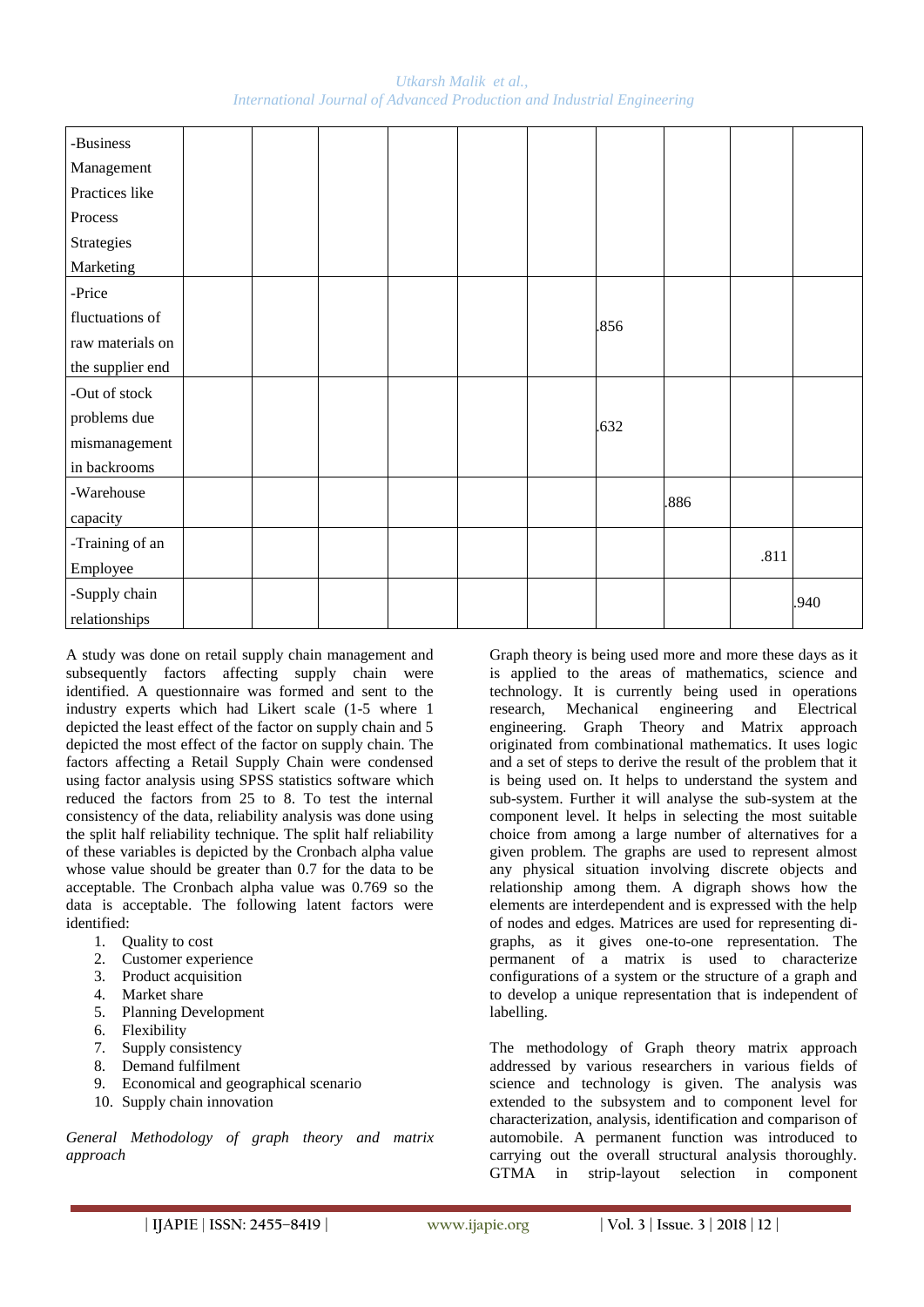manufacturing. The proposed method minimizes the overall cost of the component by minimizing the wastage. An index called, strip-layout selectivity index was deduced to evaluate and rank the various alternatives. GTMA is a versatile tool applied to the field of tribology to assess the maintainability of mechanical systems.

The design alternatives of mechanical systems were compared using maintainability index for selecting and enhancing the maintainability of a system. Selecting the component suitable for a system plays a vital role in reliability of the system. GTMA method is used in selecting a rolling element bearing by evaluation of reliability. A reliability digraph was constructed and reliability matrix was formed to assess the reliability index. GTMA paved its way in selecting a cutting fluid for a given machining operation. A digraph called cutting fluid attributes digraph was developed and a cutting fluid index was deduced to select the right cutting fluid. Graph theoretic approach is used in the field of machining and manufacturing to evaluate the machinability of work materials. Machinability attributes were considered in developing the machinability attributes digraph.

The methodology of GTMA addressed by various authors for analysis, evaluation and selection of optimal combination or parameters is given below:

Step 1: Identifying the attributes or factors that influence the process or system. This is done using the data available in the literature or by conducting survey from the experts.

Step 2: Identifying the sub-factors and their interdependencies among the potential alternatives.

Step 3: Graph representation of the attributes as nodes and their relative importance as edges. The digraph consists of a set of nodes  $N = \{ni\}$  with  $i=1,2,3,......$  M and a set of directed edges E={eij}. A node ni represents i-th alternative. The number of nodes M is equal to the number of alternatives considered. If a node "i" has relative importance over another node 'j', a directed edge is drawn from node i to node j (eij). If node "j" has relative importance over node 'i', a directed edge is drawn from node j to node i (eji).

Step 4: Representation of digraph as selection criteria matrix. Matrix representation of selection criteria digraph gives one-to-one representation. This selection criteria matrix is a MxM matrix and considers all of the criteria (Ai) and their relative importance (aij). Where Ai is the value of the i-th criteria represented by node ni and aij is the relative importance of the i-th criteria over the j-th criteria, represented by the edge eij. The values of Ai should preferably be obtained from the experimental results and are normalized on the same scale. The values of aij may be obtained from the suitable scale proposed by Rao18(2007) or on a Fuzzy scale.

Step 5: The selection criteria function for the matrix is obtained. The permanent of this matrix is defined as the alternative selection criteria function. Application of the concept of permanent function leads to a better

appreciation of selection attributes, as there is no negative sign in expression, no information is lost.

Step 6: Evaluation and ranking of the alternatives. The permanent function(Per) values for all alternatives are evaluated and ranked as shown in Eq. 6.1

 ( ) (∏ ∑ ∑ ∑ ∑ ( ) ∑ ∑ ∑ ∑ ( ) ) (∑ ∑ ∑ ∑( )( ) ∑ ∑ ∑ ∑ ( ) ) (∑ ∑ ∑ ∑ ( )( ) ∑ ∑ ∑ ∑ (

 $a_{ik}a_{im}a_{mi}a_{kj}a_{ji}$  } $R_i R_j ... R_m + \cdots$  } (6.1)

The values of R i are taken from the Rotated component matrix table which are based on the calculation using factor analysis. The relative importance the relative importance (a\_ij) between attributes can also be assigned a value between 0 and 1 on scale shown in Table 6.1 proposed by Adil Baykasoglu.

The values of a ji are calculated using the following Eq.  $a$ \_ji=  $1-a$ \_ij.

The following text explains the the relative importance of the attributes with one other.

| Two attributes are equally important                    |  |  |
|---------------------------------------------------------|--|--|
| $0.5$ 0.5                                               |  |  |
| One attribute is slightly more important over the other |  |  |
| $0.6$ 0.4                                               |  |  |
| One attribute is strongly more important over the other |  |  |
| $0.7 \qquad 0.3$                                        |  |  |
| One attribute is very strongly important over the other |  |  |
| $0.8 \t 0.2$                                            |  |  |
| One attribute is extremely important over the other     |  |  |
| $0.9 \qquad 0.1$                                        |  |  |
| One attribute is exceptionally more important over the  |  |  |
| $other$ 1.0<br>0.0                                      |  |  |
|                                                         |  |  |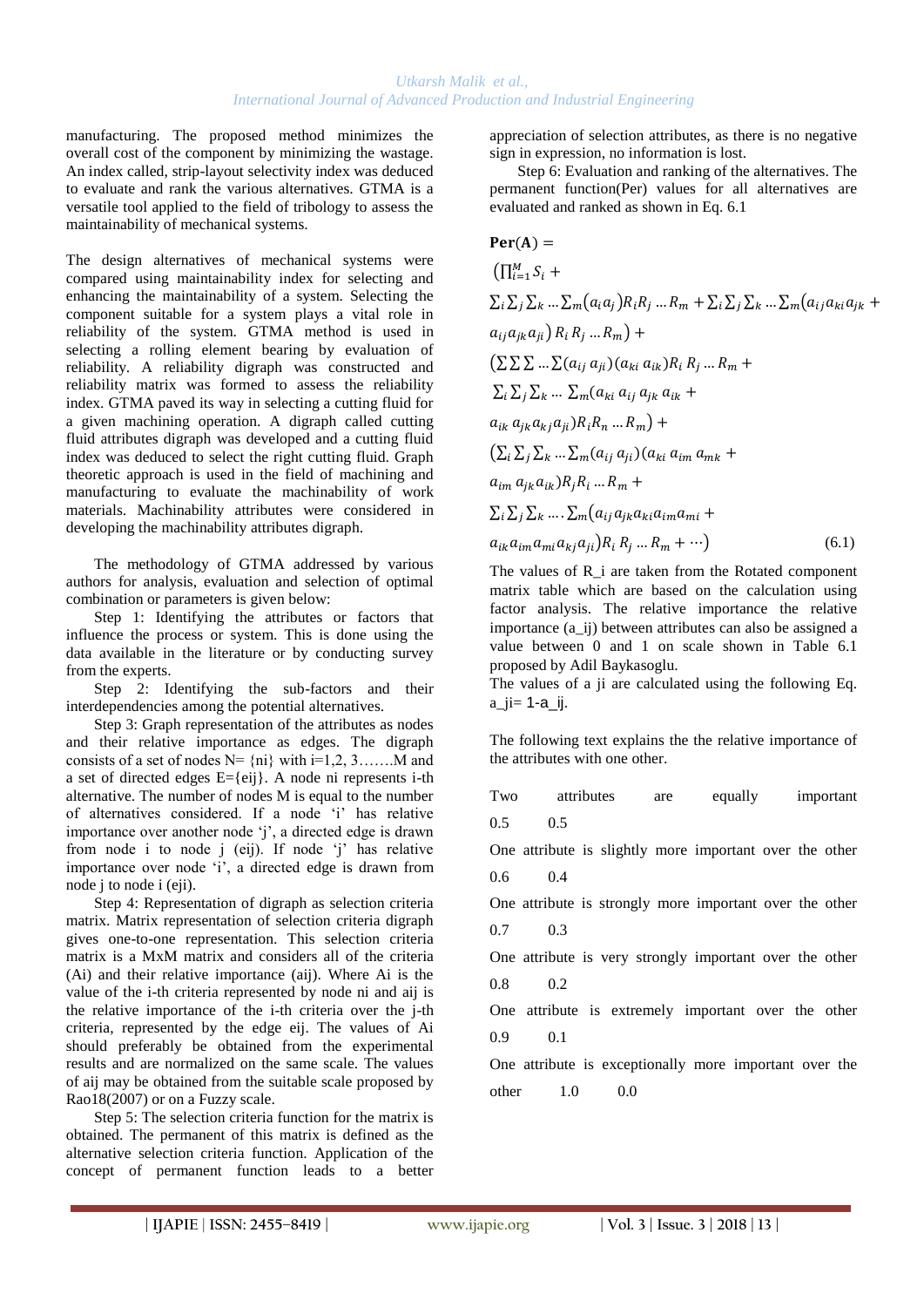## *Application of GTMA*

Step 1: To identify the factors involved in the Retail Supply Chain.

Following are the factors that were identified in the process from the literature review and the feedback from the people of the industry.

- 1. Higher than expected tax rates by governments
- 2. Economically challenged consumer base
- 3. Poor weather conditions
- 4. Out of stock problems due mismanagement in backrooms
- 5. Higher delivery costs of transportation of goods
- 6. Demand forecasting
- 7. Variable lead times for order
- 8. Government regulations and Political environment
- 9. Price fluctuations of raw materials on the supplier end
- 10. Warehouse capacity
- 11. Customer Loyalty
- 12. Training of an Employee
- 13. Planning tools like ERP, MRPM
- 14. Communication flow and Communication tools
- 15. Order Inflation Rise in no. of Orders
- 16. Globalization
- 17. Quality Control
- 18. Flexibility
- 19. Material Sourcing
- 20. Supply chain relationships
- 21. Innovation
- 22. Business Management Practices like Process Strategies Marketing
- 23. Late Deliveries
- 24. Incomplete Shipments
- 25. Customer Service and Satisfaction

Step 2: Identifying the latent factors and their interdependencies using factor analysis.

- 1. Quality to cost
- 2. Customer experience
- 3. Product acquisition
- 4. Market share
- 5. Planning Development
- 6. Flexibility
- 7. Supply consistency
- 8. Demand fulfilment
- 9. Economical and geographical scenario
- 10. Supply chain innovation

Step 3: Di-Graph Representation of the attribute as nodes and their relative importance as edges.

If a node i has relative importance over another node j, a directed edge is drawn from node i to node j. If a node j has relative importance over another node i, a directed edge is drawn from node j to node i..



Step 4: Matrix representation of selection criteria diagraph to give one to one representation.

$$
A =
$$

$$
\begin{array}{ccccc}\nR_1 & a_{12} & a_{13} \\
a_{21} & R_2 & a_{23}\n\end{array}
$$

 $a_{31}$   $a_{32}$   $R_3$ 

Step 5: Calculation of permanent of the matrix using the formula

$$
\begin{array}{rcl}\n\text{Per(A)} & = & \prod_{i=1}^3 R_i + \sum_{ijk} (a_{ij} \cdot a_{ji}) R_k + \sum_{ijk} (a_{ij} \cdot a_{jk}) R_k + \sum_{ijk} (a_{ij} \cdot a_{ijk}) R_k\n\end{array}
$$

Step 6: Decision making. The alternative with highest value of permanent function is the optimal combination of the process or system.

## 4. CALCULATION OF GTMA

To calculate the permanent of a matrix, the values of R\_1, R 2 and R 3 from Table 5.6. The values of a ij are taken from Table 6.1. The following matrix is taken for the factor market share,

$$
A = \begin{bmatrix} 0.845 & 0.1 & 0 \\ 0.9 & 0.753 & 0 \\ 1 & 1 & 0.593 \end{bmatrix}
$$

Using equation 6.2,

 $Per(A) = 0.845*0.753*0.593 + 0.1*0.9*0 + 0*1*0.845 +$  $0.753*0*1 + 0.1*0*1 + 0.593*0.9*1 = 0.430687$ 

Similarly, calculating the permanent of other factors. The following table is obtained

| Serial no.   | Factor                      | Per(A)  | Rank                        |
|--------------|-----------------------------|---------|-----------------------------|
|              | Quality to cost             | 3.994   |                             |
| $\mathbf{z}$ | <b>Product Acquisition</b>  | 3.84593 | $\mathcal{D}_{\mathcal{A}}$ |
|              | <b>Customer Experience</b>  | 3.48652 | 3                           |
|              | <b>Planning Development</b> | 1.645   |                             |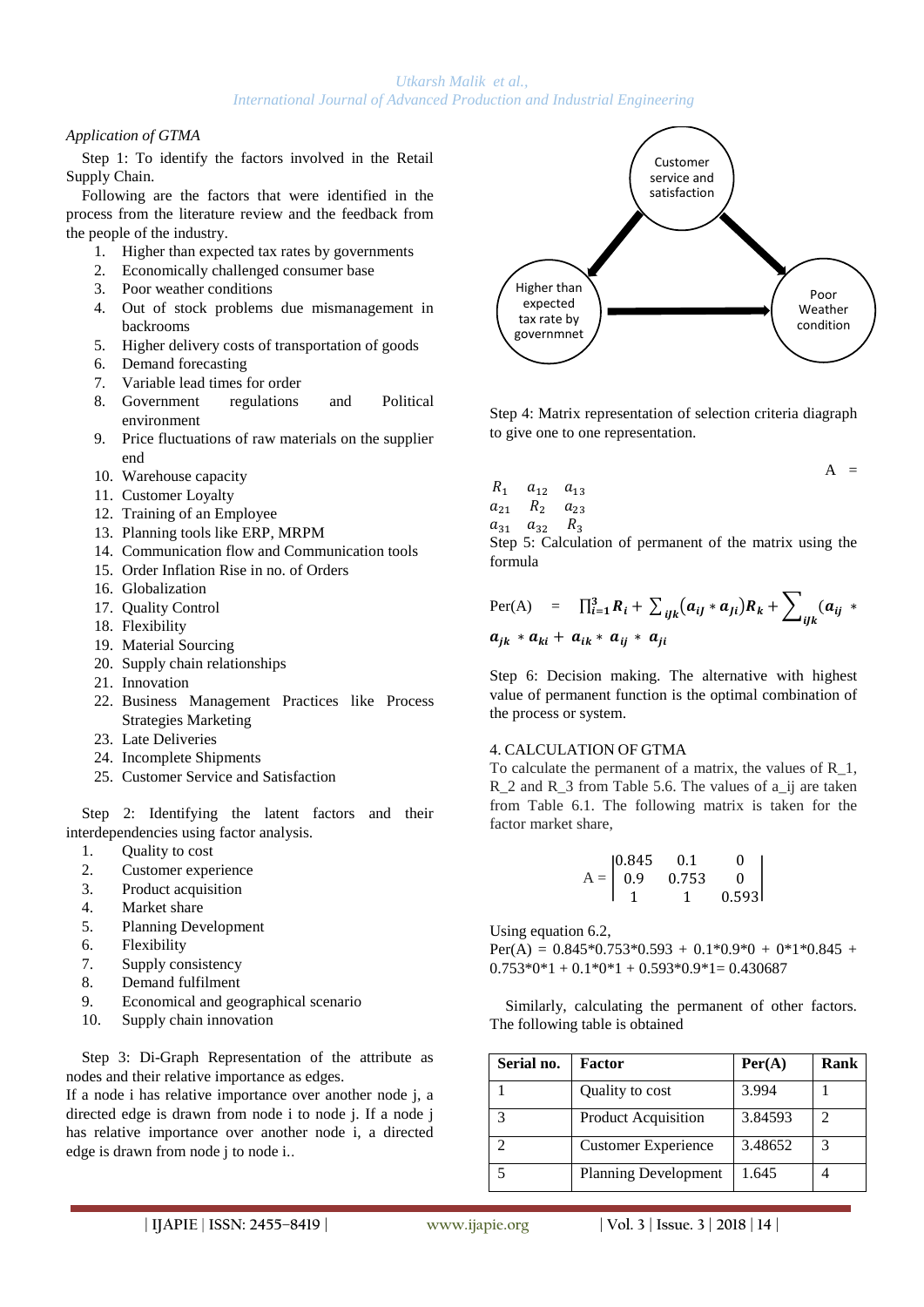| 6  | Flexibility                             | 0.922    | 5  |
|----|-----------------------------------------|----------|----|
|    | <b>Supply Consistency</b>               | 0.751    | 6  |
| 8  | Demand Fulfilment                       | 0.71135  |    |
| 10 | Supply Chain<br>Innovation              | 0.6368   | 8  |
| q  | Economical and<br>Geographical Scenario | 0.489    | q  |
|    | Market Share                            | 0.430687 | 10 |

## 5. RESULT

A study was done on retail supply chain management and subsequently factors affecting supply chain were identified. A questionnaire was formed and sent to the industry experts. This questionnaire was formed on the basis of a Likert scale (1-5 where 1 depicted the least effect of the factor on retail supply chain and 5 depicted the most effect of the factor on retail supply chain). The factors affecting a Retail Supply Chain were condensed using factor analysis on a SPSS statistics software which reduced the factors from 25 to 10. To test the internal consistency of the data, reliability analysis was done using the split half reliability technique. The split half reliability of these variables is depicted by the Cronbach alpha value whose value should be greater than 0.7 for the data to be acceptable. The Cronbach alpha value was 0.769 so the data is acceptable. The following latent factors were identified:

Quality to cost Customer experience Product acquisition Market share Planning Development Flexibility Supply consistency Demand fulfilment Economical and geographical scenario Supply chain innovation

Further in order to identify the relationship between these 10 factors and to rank these factors on the basis of their ability to affect a retail supply chain. Graph Theory Matrix approach methodology is applied on the 10 factors. Base on the value of the permanent "P" obtained for each matrix associated with a factor, the ranking of factors is as follows:

1.Quality to cost 2.Product Acquisition 3.Customer Experience 4.Planning Development 5.Flexibility 6.Supply Consistency 7.Demand Fulfilment 8.Supply chain innovation 9.Economical and Geographical Scenario

#### 10.Market Share

quality, and professional-looking. Following are two examples of an author's biography.

#### **REFERENCES**

- [1] M. Tseng and M. Lim, "A framework for evaluating the performance of sustainable service supply chain management under uncertainty," International Journal of Production Economics. Volume 165, pp. 132-137, 2016.
- [2] N. Ansari and R. Kant, "A state-of-art literature review reflecting 15 years of focus on sustainable supply chain," Journal of Cleaner Production, vol. 122, pp. 56-58,2016.
- [3] N. Wan, A Rezaei, K. Tavasszy, and T. de Brito, "Commitment to and preparedness for sustainable supply chain management in the oil and gas industry," Journal of Environmental Management, vol. 180, pp. 202–213, 2016.
- [4] S. Luthra and L. Haleem, "Hurdles in implementing sustainable supply chain management: An analysis of Indian automobile sector," Procedia - Social and Behavioral Science, vol. 189, pp. 175-183, 2015.
- [5] D. Rakesh and B. Narkhede. B. Bhaskar, "To identify the critical success factors of sustainable supply chain management practices in the context of oil and gas industries: ISM approach," Renewable and Sustainable Energy Reviews, vol 68, part 1, pp. 33–47, 2015.
- [6] A. Esfahbodi, Z. Zhang and G. Watson, "Sustainable supply chain management in emerging economies: Trade-offs between environmental and cost performance," International Journal of Production Economics, vol. 181, part B, pp. 350–366, 2013.
- [7] Genovese, A. Acquaye and A. Figueroa, "Sustainable Supply Chain Management and the transition towards a Circular Economy: Evidence and some Applications," Omega, vol. 66, part B, pp. 344–357, 2016.
- [8] T. Mariadoss, T. Chi, P. Tansuhaj and U. Pomirleanu, "Influences of For Orientations on Sustainable Supply Chain Management," Journal of Business Research, vol. 69, Issue 9, pp. 3406– 3414,2017.
- [9] E. Ambrose, D. Marshall, D. Lynch," Buyer supplier perspectives on supply chain relationships," International Journal of Operations & Production Management, vol. 30, pp. 206-212, 2017.
- [10]N. Anthony, J. Dearden and R. Vancil, Management Control System, Il. Pp. 147, 1973.
- [11]B.M. Beamon, "Measuring supply chain performance," International Journal of Operations & Production Management, Volume 19,275, 1999.